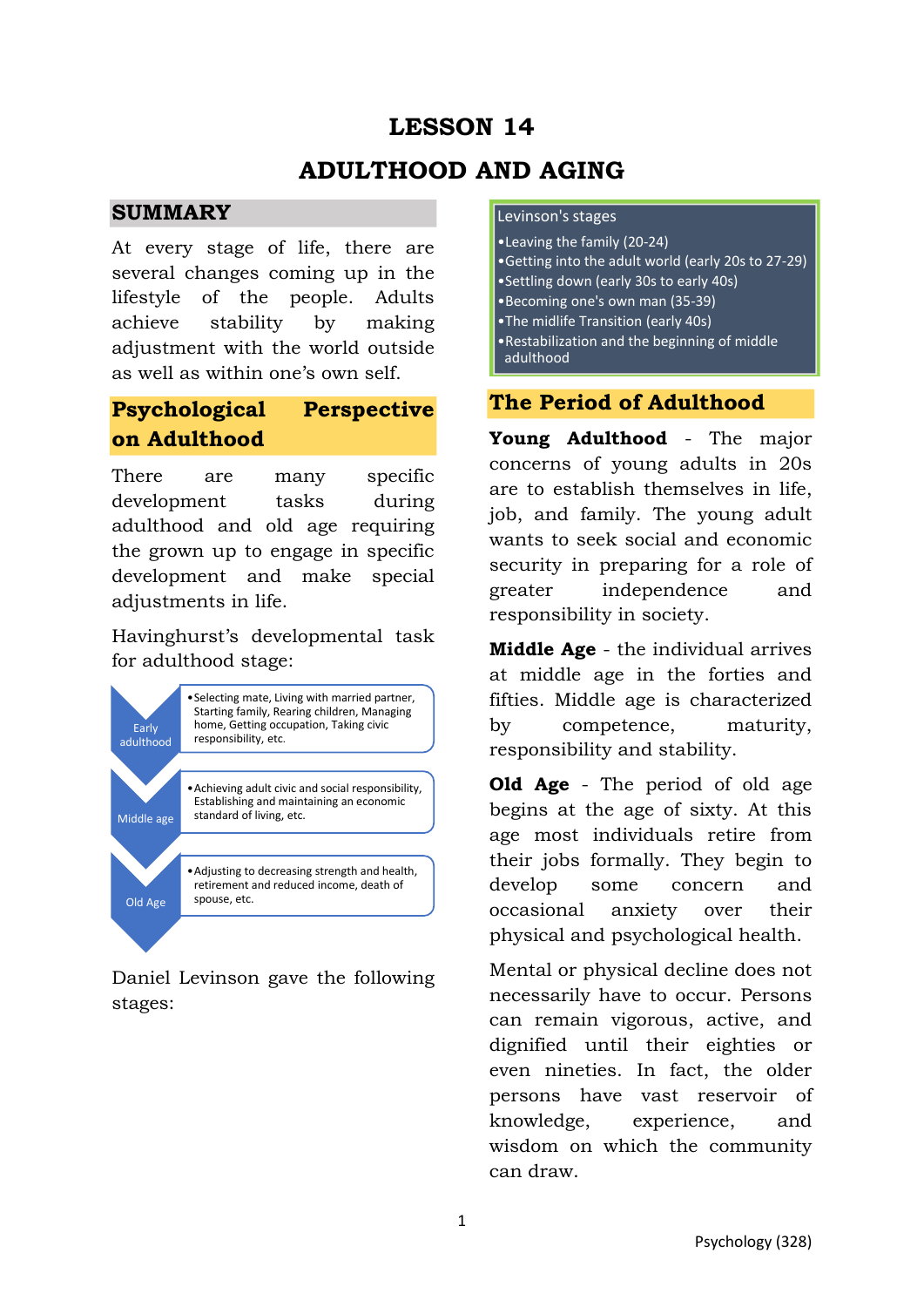# **Physical changes during adulthood and aging**

Major physical changes with ageing are –

(1) **external changes**- External changes refer to the outward symptoms of growing old. The more observable changes are those associated with the skin, hair, teeth, and general posture. The losses of teeth, balding and greying of the hair, wrinkling of the skin, and lack of physical strength all have a potentially negative effect on an individual's self-concept and confidence.

(2) **internal changes** - refer to the symptoms of growing old that are not visible or obvious. Changes taking place with increasing age in the respiratory system, gastrointestinal system, cardiovascular system, and central nervous system.

(3) **changes in sensory capacities** - With advancing age, there is gradual slowdown in the sensory abilities. Losses in any senses can have profound psychological consequences. E.g. – Vision and hearing capacity, sense of taste and smell.

### **Cognitive Changes during adulthood**

The term 'Cognition' refers to the processes by which information is acquired, stored, and used. Major cognitive aspect affected due to aging – memory, learning, attention and Intelligence.

**Memory** - Older subjects do not perform as well on the tasks that demand repeating numbers in reverse order. Old persons are found to perform poorer than young ones on long-term memory tasks which require processing of information and organization of material. Factors affecting memory in old age

- Beliefs about memory
- Use of memory strategies
- Life styles of elderly

**Learning** - Old persons' learning performance maybe very close to that of young person's if older persons are allowed more time or can self-pace the tests. They were found to perform better when there is no time pressure and the material is presented very distinctly and in a simplified manner.

**Attention** - The term attention refers to the manner in which we focus on what we are doing. Old people may not differ from young people in terms of their attention span as such. However, they get easily distracted by any kind of interference. With training, attention can be improved.

**Intelligence** - Intelligence in adulthood and aging maybe viewed as enabling the individual to cope with a variety of demanding everyday tasks and events. Everyday intelligence of the elderly maybe determined by their ability in performing daily jobs. Lower performance on intelligence tests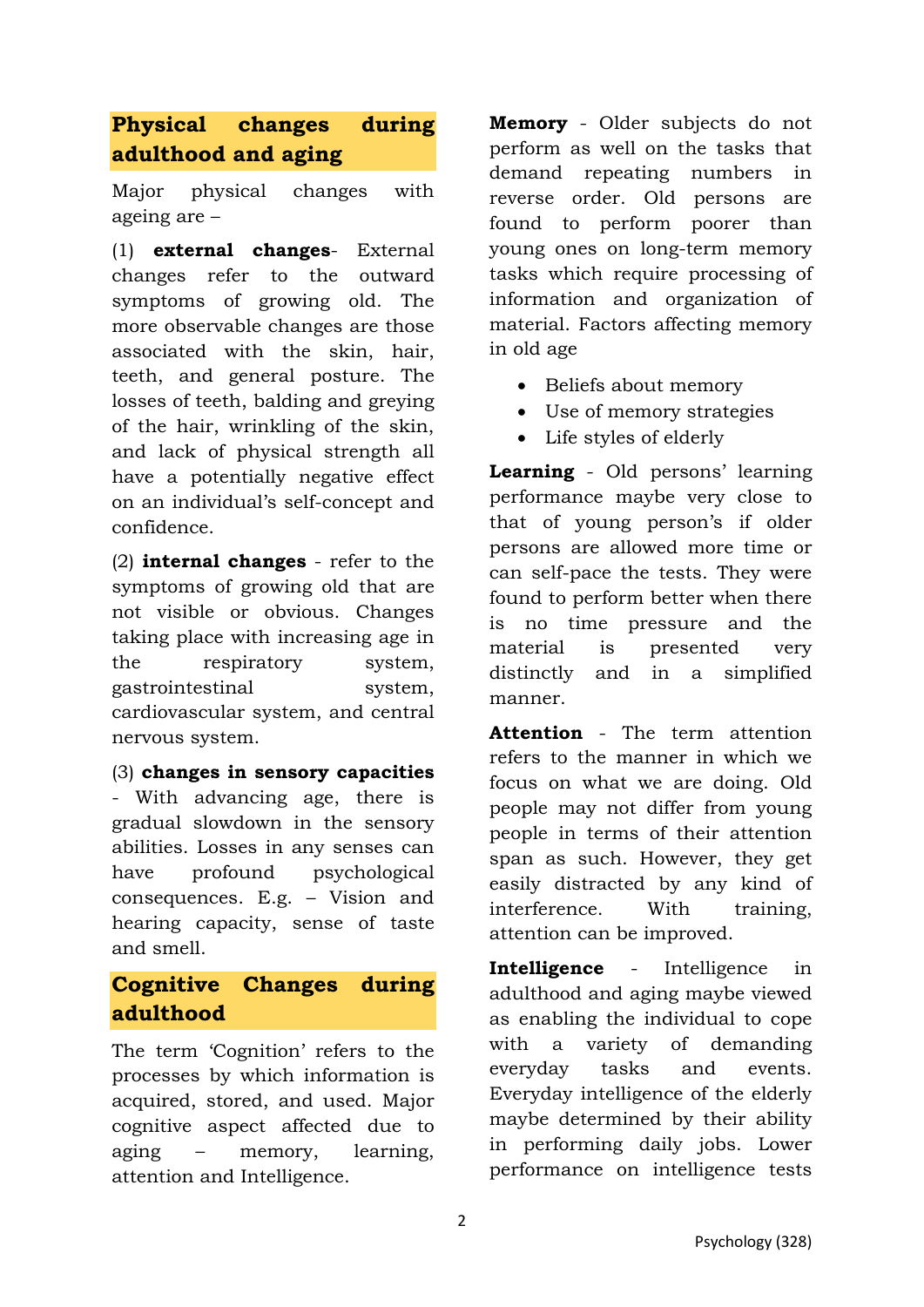may be due to slower reaction time than due to a decline in intellectual functions.

### **Problems of Adjustment in Old age**

**A**. **Poor image problems faced by older people** - older people in general do not like themselves as much as younger people. Older men are generally found to have lower self-esteem than older women.

**B. Happiness** - majority of elderly men and women report that they hardly had any feeling of excitement in their lives and that their life is very dull with nothing to look forward to.

C. Economical Problems Adjustment to retirement is often difficult for individuals. Retirement requires adjustment to a new lifestyle characterized by decreased income, lesser activity level, and increased free time.

**D. Death** - Elderly persons are not afraid of death per se. They do, however, fear to a great extent the dying process — the process of dying in pain or dying alone.

**E. Depression** - Older persons often show two major symptoms of depression: depressive mood and reduced behaviour such as - giving up, apathy. Many elderly persons also represent their depression somatically by complaints of loss of

appetite, sleep disturbances. Both biological factors and social/cultural factors can contribute to depression in aged persons.

#### **Coping with the problems**

Some of the effective coping strategies may be summarized as follows:

(1) The elderly need to develop an attitude of flexibility so that they may adapt to life's pressures and problems of old age.

(2) They need to recognize that they have to explore new ways of coping with their life events.

(3) The elderly need to make greater use of information seeking and of problem solving rather than withdrawing or isolating.

(4) Increasing one's self-confidence, self-reliance, developing healthy attitude about one's strengths and weaknesses, learning and maintaining effective coping skills and adopting an active approach.

(5) Enlarging social networks is another way of coping with life problems.

(6) Involvement in grand parenting helps elderly satisfy many of their personal and emotional needs.

## **Psychological Interventions for the aged**

The most important goals of psychological interventions are:

1. Insight into one's behaviour